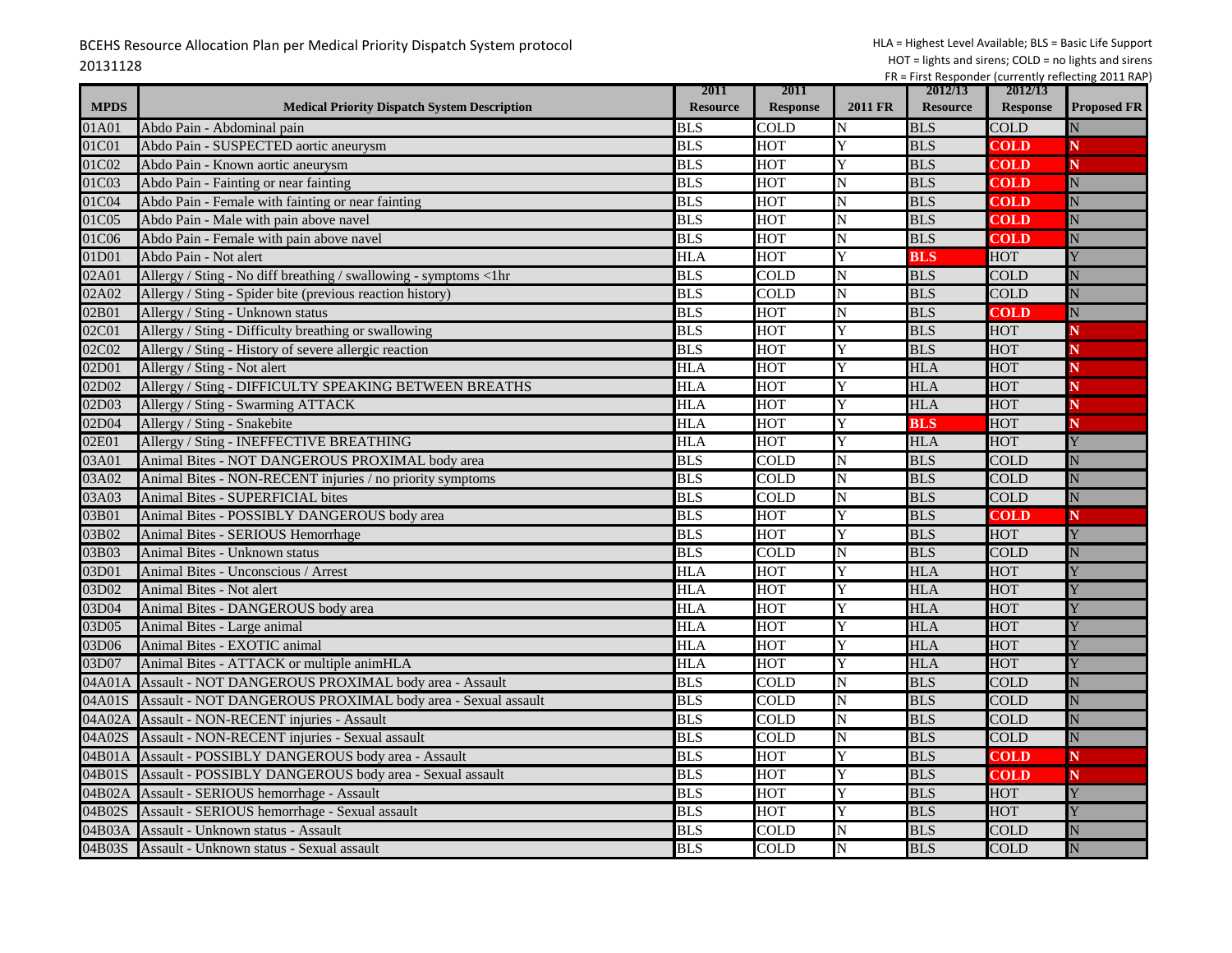| <b>MPDS</b>    | <b>Medical Priority Dispatch System Description</b>                      | 2011<br><b>Resource</b> | 2011<br><b>Response</b> | <b>2011 FR</b> | 2012/13<br><b>Resource</b> | 2012/13<br><b>Response</b> | <b>Proposed FR</b> |
|----------------|--------------------------------------------------------------------------|-------------------------|-------------------------|----------------|----------------------------|----------------------------|--------------------|
| 04D01 <i>A</i> | <b>Assault - Unconscious or Arrest - Assault</b>                         | HLA                     | HOT                     | Y              | <b>HLA</b>                 | HOT                        |                    |
| 04D01S         | Assault - Unconscious or Arrest - Sexual assault                         | HLA                     | HOT                     | Y              | <b>HLA</b>                 | <b>HOT</b>                 |                    |
| )4D02A         | Assault - Not alert - Assault                                            | <b>HLA</b>              | HOT                     | Y              | <b>HLA</b>                 | HOT                        |                    |
| 04D02S         | Assault - Not alert - Sexual assault                                     | <b>HLA</b>              | <b>HOT</b>              | Y              | <b>HLA</b>                 | HOT                        |                    |
| 04D03A         | Assault - Chest / Neck injury with difficulty breathing - Assault        | <b>HLA</b>              | <b>HOT</b>              | Y              | <b>BLS</b>                 | <b>HOT</b>                 |                    |
| 04D03S         | Assault - Chest / Neck injury with difficulty breathing - Sexual assault | <b>HLA</b>              | <b>HOT</b>              | Y              | <b>BLS</b>                 | <b>HOT</b>                 |                    |
| 04D04A         | Assault - Multiple victims - Assault                                     | <b>BLS</b>              | <b>HOT</b>              | Y              | <b>BLS</b>                 | <b>HOT</b>                 |                    |
| )4D04S         | Assault - Multiple victims - Sexual assault                              | <b>BLS</b>              | <b>HOT</b>              | Y              | <b>BLS</b>                 | <b>HOT</b>                 |                    |
| 05A01          | Back Pain - NON-TRAUMATIC back pain                                      | <b>BLS</b>              | COLD                    | N              | <b>BLS</b>                 | <b>COLD</b>                | Ń                  |
| 05A02          | Back Pain - NON-RECENT traumatic back pain                               | <b>BLS</b>              | $\overline{COLD}$       | N              | <b>BLS</b>                 | <b>COLD</b>                |                    |
| 05C01          | Back Pain - SUSPECTED aortic aneurysm                                    | <b>BLS</b>              | <b>HOT</b>              | Y              | <b>BLS</b>                 | <b>HOT</b>                 |                    |
| 05C02          | Back Pain - Known aortic aneurysm                                        | <b>BLS</b>              | HOT                     | Y              | <b>BLS</b>                 | HOT                        |                    |
| 05C03          | Back Pain - Fainting or near fainting                                    | <b>BLS</b>              | <b>HOT</b>              | Y              | <b>BLS</b>                 | <b>COLD</b>                | N                  |
| 05D01          | Back Pain - Not alert                                                    | <b>BLS</b>              | <b>HOT</b>              | Y              | <b>BLS</b>                 | <b>HOT</b>                 |                    |
| 06C01          | Breathing Probs - Abnormal breathing                                     | <b>BLS</b>              | <b>HOT</b>              | Y              | <b>BLS</b>                 | <b>COLD</b>                | N                  |
| 06D01          | <b>Breathing Probs - Not alert</b>                                       | <b>HLA</b>              | <b>HOT</b>              | Y              | <b>HLA</b>                 | <b>HOT</b>                 | Ÿ                  |
| 06D02          | Breathing Probs - DIFFICULTY SPEAKING BETWEEN BREATHS                    | <b>HLA</b>              | <b>HOT</b>              | Y              | <b>HLA</b>                 | <b>HOT</b>                 |                    |
| 06D03          | <b>Breathing Probs - CHANGING COLOR</b>                                  | <b>HLA</b>              | <b>HOT</b>              | Y              | <b>HLA</b>                 | <b>HOT</b>                 |                    |
| 06D04          | <b>Breathing Probs - Clammy</b>                                          | <b>HLA</b>              | <b>HOT</b>              | Y              | <b>HLA</b>                 | <b>HOT</b>                 |                    |
| 06E01          | <b>Breathing Probs - INEFFECTIVE BREATHING</b>                           | <b>HLA</b>              | HOT                     | Y              | <b>HLA</b>                 | <b>HOT</b>                 |                    |
| 07A01          | Burns - Burns <18% body area                                             | <b>BLS</b>              | COLD                    | N              | <b>BLS</b>                 | <b>COLD</b>                |                    |
| 07A02          | Burns - Fire alarm                                                       | <b>BLS</b>              | COLD                    | N              | <b>BLS</b>                 | <b>COLD</b>                | N                  |
| 07A03          | Burns - Sunburn / MINOR burns (<= hand size)                             | <b>BLS</b>              | COLD                    | N              | <b>BLS</b>                 | COLD                       |                    |
| 07B01          | Burns - Blast injuries (no priority symptoms)                            | <b>BLS</b>              | COLD                    | N              | <b>BLS</b>                 | <b>COLD</b>                | Ń                  |
| 07B02          | Burns - Unknown status                                                   | <b>BLS</b>              | COLD                    | N              | <b>BLS</b>                 | <b>COLD</b>                |                    |
| 07C01          | Burns - Building fire persons reported inside                            | <b>BLS</b>              | HOT                     | Y              | <b>HLA</b>                 | HOT                        |                    |
| 07C02          | Burns - Difficulty breathing                                             | <b>BLS</b>              | <b>HOT</b>              | Y              | <b>BLS</b>                 | <b>HOT</b>                 |                    |
| 07C03          | Burns - Burns => 18% body area                                           | <b>HLA</b>              | <b>HOT</b>              | Y              | <b>HLA</b>                 | <b>HOT</b>                 |                    |
| 07C04          | <b>Burns - SIGNIFICANT FACIAL burns</b>                                  | <b>HLA</b>              | HOT                     | Y              | <b>HLA</b>                 | <b>HOT</b>                 |                    |
| 07D01          | <b>Burns - Multiple Victims</b>                                          | <b>HLA</b>              | <b>HOT</b>              | Y              | HLA                        | <b>HOT</b>                 |                    |
| 07D02          | Burns - Unconscious / Arrest                                             | <b>HLA</b>              | <b>HOT</b>              | Y              | <b>HLA</b>                 | <b>HOT</b>                 |                    |
| 07D03          | <b>Burns</b> - Not alert                                                 | <b>HLA</b>              | <b>HOT</b>              | Y              | <b>HLA</b>                 | HOT                        |                    |
| 07D04          | <b>Burns - DIFFICULTY SPEAKING BETWEEN BREATHS</b>                       | <b>HLA</b>              | <b>HOT</b>              | Y              | <b>HLA</b>                 | <b>HOT</b>                 |                    |
| 08B01          | HAZMAT / CBRN - Alert no difficulty breathing                            | <b>BLS</b>              | <b>COLD</b>             | N              | <b>BLS</b>                 | <b>COLD</b>                |                    |
| 08C01          | HAZMAT / CBRN - Alert with difficulty breathing                          | <b>BLS</b>              | HOT                     | Y              | <b>BLS</b>                 | <b>COLD</b>                | Y                  |
| 08D01          | HAZMAT / CBRN - Unconscious or Arrest                                    | <b>HLA</b>              | <b>HOT</b>              | Y              | <b>HLA</b>                 | <b>HOT</b>                 |                    |
| 08D02          | HAZMAT / CBRN - Not alert                                                | <b>HLA</b>              | <b>HOT</b>              | Y              | <b>HLA</b>                 | <b>HOT</b>                 |                    |
| 08D03          | HAZMAT / CBRN - DIFFICULTY SPEAKING BETWEEN BREATHS                      | <b>HLA</b>              | <b>HOT</b>              | Ÿ              | <b>BLS</b>                 | <b>HOT</b>                 |                    |
| 08D04          | HAZMAT / CBRN - Multiple victims                                         | <b>HLA</b>              | <b>HOT</b>              | Y              | <b>BLS</b>                 | HOT                        |                    |
| 08D05          | HAZMAT / CBRN - Unknown status                                           | <b>BLS</b>              | <b>HOT</b>              | Y              | <b>BLS</b>                 | <b>HOT</b>                 | Y                  |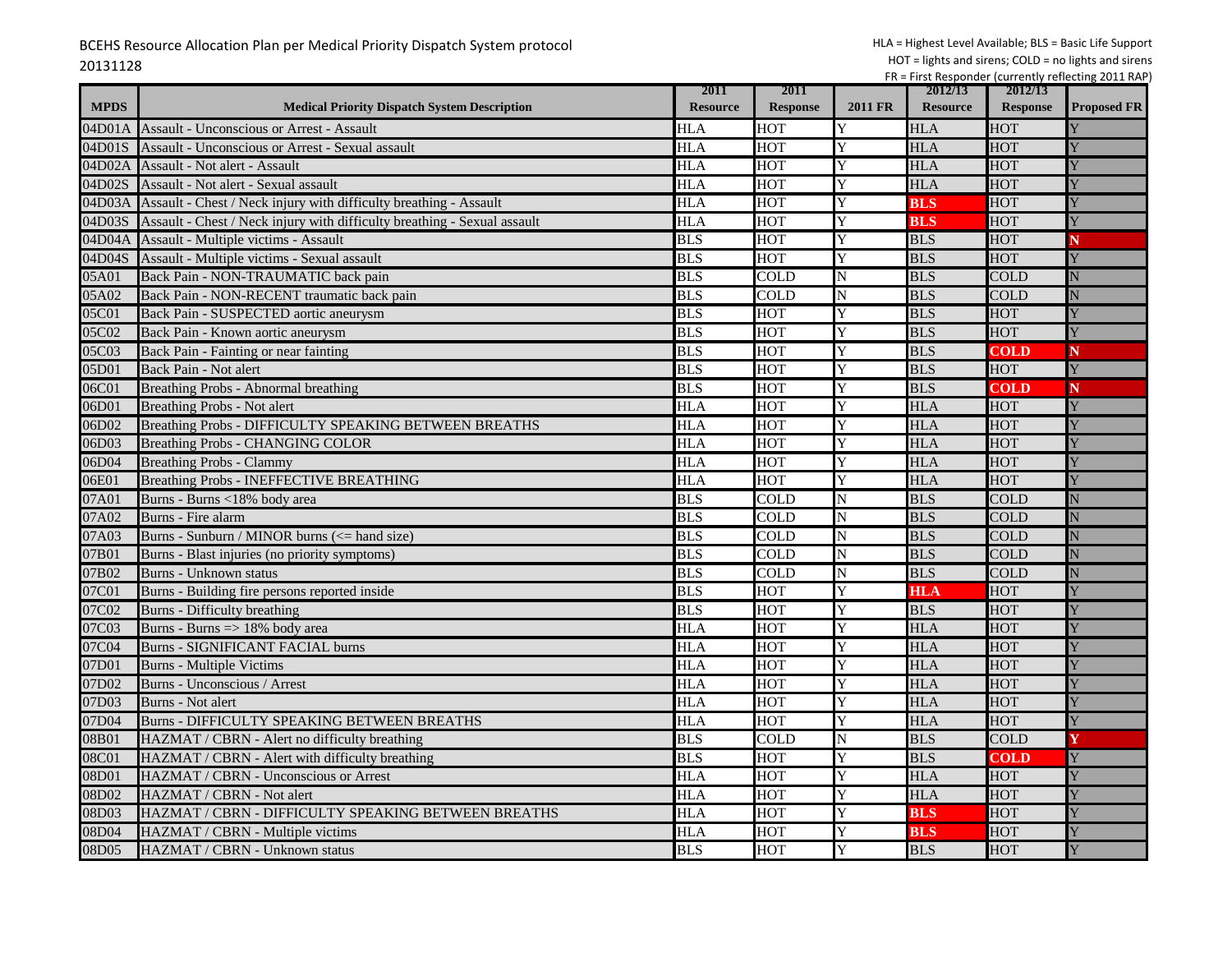|             |                                                                                      | 2011            | 2011            |                | 2012/13         | 2012/13         |                    |
|-------------|--------------------------------------------------------------------------------------|-----------------|-----------------|----------------|-----------------|-----------------|--------------------|
| <b>MPDS</b> | <b>Medical Priority Dispatch System Description</b>                                  | <b>Resource</b> | <b>Response</b> | <b>2011 FR</b> | <b>Resource</b> | <b>Response</b> | <b>Proposed FR</b> |
| 09B01       | Cardiac Arrest - OBVIOUS DEATH unquestionable                                        | <b>BLS</b>      | COLD            | N              | <b>BLS</b>      | COLD            |                    |
| 09D01       | Cardiac Arrest - INEFFECTIVE BREATHING                                               | <b>HLA</b>      | HOT             | Y              | <b>HLA</b>      | <b>HOT</b>      |                    |
| 09D02       | Cardiac Arrest - OBVIOUS / EXPECTED DEATH questionable                               | <b>HLA</b>      | HOT             | Ÿ              | <b>HLA</b>      | HOT             |                    |
| 09E01       | Cardiac Arrest - Not breathing at all                                                | <b>HLA</b>      | <b>HOT</b>      | Y              | <b>HLA</b>      | HOT             |                    |
| 09E02       | Cardiac Arrest - Breathing uncertain (agonal)                                        | <b>HLA</b>      | <b>HOT</b>      | Y              | <b>HLA</b>      | <b>HOT</b>      |                    |
| 09E03       | Cardiac Arrest - Hanging                                                             | <b>HLA</b>      | <b>HOT</b>      | Y              | <b>HLA</b>      | HOT             |                    |
| 09E04       | Cardiac Arrest - Strangulation                                                       | <b>HLA</b>      | <b>HOT</b>      | Y              | <b>HLA</b>      | HOT             |                    |
| 09E05       | Cardiac Arrest - Suffocation                                                         | HLA             | HOT             | Y              | <b>HLA</b>      | <b>HOT</b>      |                    |
| 09E06       | Cardiac Arrest - Underwater                                                          | <b>HLA</b>      | <b>HOT</b>      | Ÿ              | <b>HLA</b>      | HOT             |                    |
| 10A01       | Chest Pain - Breathing normally                                                      | <b>BLS</b>      | COLD            | N              | <b>BLS</b>      | COLD            |                    |
| 10A02       | Chest Pain - Breathing normally - drugs/medications taken                            | <b>BLS</b>      | COLD            | N              | <b>BLS</b>      | <b>COLD</b>     |                    |
| 10C01       | Chest Pain - Abnormal breathing                                                      | HLA             | HOT             | Y              | <b>BLS</b>      | HOT             | N                  |
| 10C02       | Chest Pain - Heart attack or angina history                                          | <b>HLA</b>      | <b>HOT</b>      | Y              | <b>HLA</b>      | <b>HOT</b>      | Y                  |
| 10C03       | Chest Pain - Cocaine                                                                 | <b>HLA</b>      | <b>HOT</b>      | N              | <b>HLA</b>      | <b>HOT</b>      |                    |
| 10C04       | Chest Pain - Breathing normally                                                      | <b>HLA</b>      | <b>HOT</b>      | Y              | <b>HLA</b>      | <b>HOT</b>      |                    |
| 10D01       | Chest Pain - Not alert                                                               | <b>HLA</b>      | HOT             | Y              | <b>HLA</b>      | HOT             |                    |
| 10D02       | Chest Pain - DIFFICULTY SPEAKING BETWEEN BREATHS                                     | <b>HLA</b>      | HOT             | Y              | <b>HLA</b>      | HOT             |                    |
| 10D03       | <b>Chest Pain - CHANGING COLOR</b>                                                   | HLA             | <b>HOT</b>      | Y              | <b>HLA</b>      | HOT             |                    |
| 10D04       | Chest Pain - Clammy                                                                  | <b>HLA</b>      | <b>HOT</b>      | Y              | <b>HLA</b>      | HOT             |                    |
| 11A01       | Choking - Not choking now                                                            | <b>BLS</b>      | <b>COLD</b>     | N              | <b>BLS</b>      | <b>COLD</b>     |                    |
| 11D01       | Choking - Abnormal breathing (PARTIAL obstruction)                                   | <b>HLA</b>      | <b>HOT</b>      | Y              | BLS             | HOT             |                    |
| 11D02       | Choking - Not alert                                                                  | <b>HLA</b>      | HOT             | Ÿ              | <b>HLA</b>      | HOT             |                    |
| 11E01       | Choking - COMPLETE obstruction/INEFFECTIVE BREATHING                                 | <b>HLA</b>      | <b>HOT</b>      | Y              | <b>HLA</b>      | <b>HOT</b>      |                    |
| 12A01       | Convulsions - Not fitting now / is breathing effectively                             | <b>BLS</b>      | COLD            | N              | <b>BLS</b>      | COLD            |                    |
| 12A02       | Convulsions - FOCAL fit (alert)                                                      | <b>BLS</b>      | <b>COLD</b>     | N              | <b>BLS</b>      | <b>COLD</b>     | N                  |
| 12A03       | Convulsions - Impending fit (aura)                                                   | <b>BLS</b>      | COLD            | N              | <b>BLS</b>      | COLD            | N                  |
| 12A04       | Focal seizure (alert)                                                                |                 |                 |                | <b>BLS</b>      | COLD            | N                  |
| 12A05       | Impending seizure (aura)                                                             |                 |                 |                | <b>BLS</b>      | <b>COLD</b>     | N                  |
| 12B01       | Convulsions - Effective breathing not verified                                       | <b>BLS</b>      | HOT             | Y              | <b>BLS</b>      | <b>COLD</b>     | N                  |
| 12C01       | Convulsions - FOCAL fit (not alert)                                                  | <b>BLS</b>      | HOT             | Y              | <b>HLA</b>      | HOT             |                    |
| 12C02       | Convulsions - Pregnancy                                                              | HLA             | HOT             | Y              | <b>HLA</b>      | <b>HOT</b>      |                    |
| 12C03       | Convulsions - Diabetic                                                               | <b>BLS</b>      | HOT             | Y              | <b>BLS</b>      | HOT             | N                  |
| 12C04       | Not seizing now and effective breathing verified (>6, confirmed no seizure disorder) |                 |                 |                | <b>BLS</b>      | HOT             | N                  |
| 12C05       | History of stroke or brain tumor                                                     |                 |                 |                | <b>HLA</b>      | <b>HOT</b>      | N                  |
| 12C06       | Overdose/poisioning (ingestion)                                                      |                 |                 |                | <b>HLA</b>      | нот             | N                  |
| 12C07       | Atypical seizure                                                                     |                 |                 |                | <b>BLS</b>      | нот             | N                  |
| 12D01       | Convulsions - Not breathing                                                          | HLA             | <b>HOT</b>      |                | <b>HLA</b>      | <b>HOT</b>      |                    |
| 12D02       | Convulsions - CONTINUOUS or MULTIPLE fitting                                         | <b>HLA</b>      | HOT             |                | <b>HLA</b>      | HOT             |                    |
| 12D03       | Convulsions - AGONAL/INEFFECTIVE BREATHING                                           | <b>HLA</b>      | HOT             | Y              | <b>HLA</b>      | HOT             |                    |
| 12D04       | Convulsions - Effective breathing not verified                                       | <b>HLA</b>      | <b>HOT</b>      | Y              | <b>BLS</b>      | <b>HOT</b>      | N                  |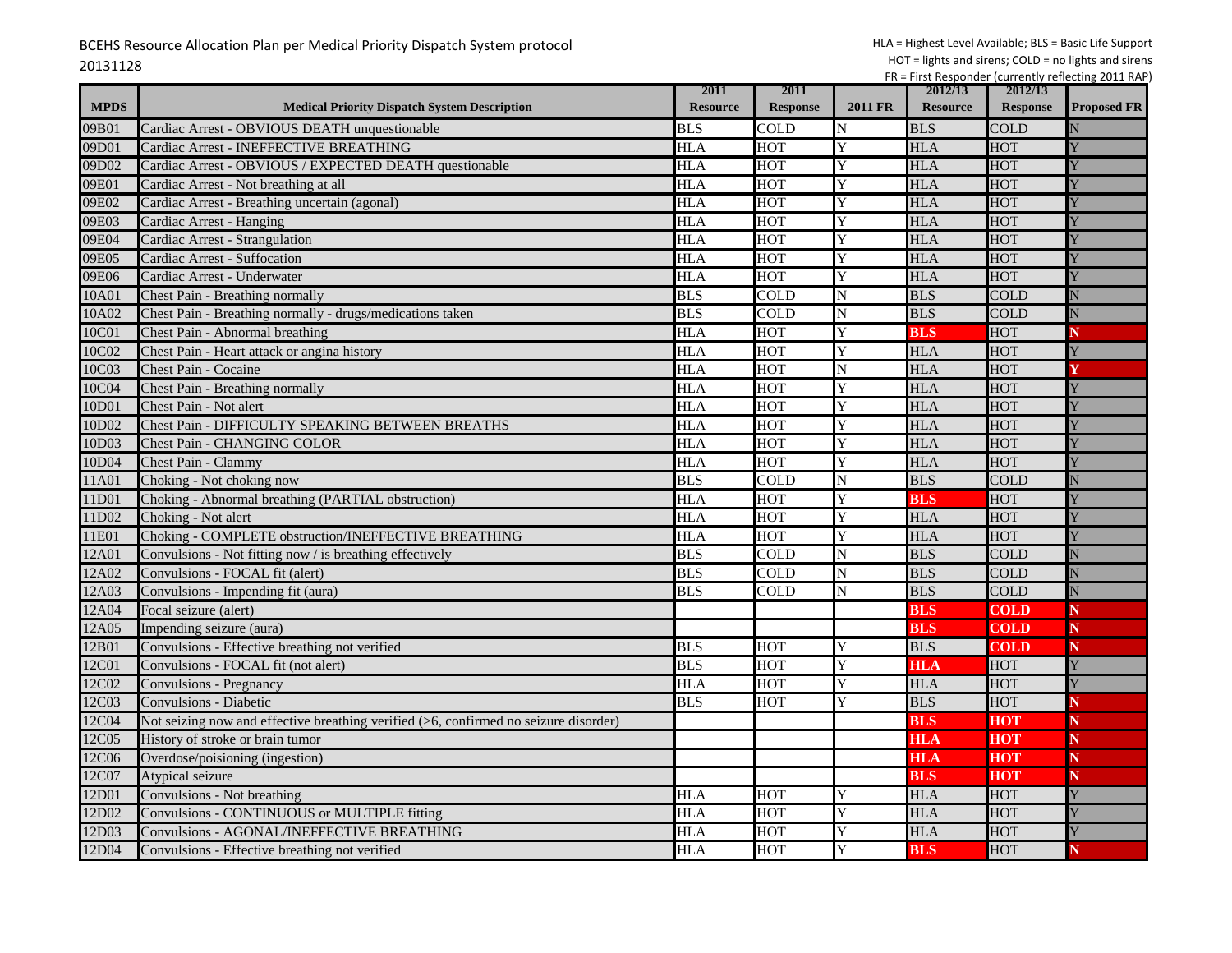|             |                                                               | 2011            | 2011            |                | 2012/13         | 2012/13         |                    |
|-------------|---------------------------------------------------------------|-----------------|-----------------|----------------|-----------------|-----------------|--------------------|
| <b>MPDS</b> | <b>Medical Priority Dispatch System Description</b>           | <b>Resource</b> | <b>Response</b> | <b>2011 FR</b> | <b>Resource</b> | <b>Response</b> | <b>Proposed FR</b> |
| 13A01       | Diabetic - Alert and behaving normally                        | <b>BLS</b>      | COLD            | N              | <b>BLS</b>      | <b>COLD</b>     |                    |
| 13C01       | Diabetic - Not alert                                          | <b>BLS</b>      | <b>HOT</b>      | Y              | <b>BLS</b>      | <b>HOT</b>      |                    |
| 13C02       | Diabetic - Abnormal behavior                                  | <b>BLS</b>      | HOT             | Y              | <b>BLS</b>      | <b>HOT</b>      |                    |
| 13C03       | Diabetic - Abnormal breathing                                 | <b>BLS</b>      | <b>HOT</b>      | Y              | <b>BLS</b>      | <b>COLD</b>     | N                  |
| 13D01       | Diabetic - Unconscious                                        | <b>BLS</b>      | <b>HOT</b>      | Ÿ              | <b>BLS</b>      | <b>HOT</b>      |                    |
| 14A01       | Drowning - Alert and breathing normally (no inj / out water)  | <b>BLS</b>      | COLD            | N              | <b>BLS</b>      | <b>COLD</b>     |                    |
| 14B01       | Drowning - Alert and breathing normally (injuries / in water) | <b>BLS</b>      | COLD            | N              | <b>BLS</b>      | <b>COLD</b>     | Ñ                  |
| 14B02       | Drowning - Unknown status                                     | <b>BLS</b>      | <b>HOT</b>      | N              | <b>BLS</b>      | <b>HOT</b>      |                    |
| 14C01       | Drowning - Alert with abnormal breathing                      | <b>HLA</b>      | <b>HOT</b>      | Y              | <b>HLA</b>      | <b>HOT</b>      |                    |
| 14D01       | Drowning - Unconscious or Arrest                              | <b>HLA</b>      | <b>HOT</b>      | Y              | <b>HLA</b>      | <b>HOT</b>      |                    |
| 14D02       | Drowning - Not alert                                          | <b>HLA</b>      | HOT             | Y              | HLA             | HOT             |                    |
| 14D03       | Drowning - DIVING or suspected neck injury                    | HLA             | HOT             | Y              | <b>BLS</b>      | <b>HOT</b>      |                    |
| 14D04       | Drowning - SCUBA accident                                     | <b>BLS</b>      | <b>HOT</b>      | Y              | <b>BLS</b>      | HOT             |                    |
| 15C01       | Electrocution - Alert and breathing normally                  | <b>BLS</b>      | <b>HOT</b>      | Y              | <b>BLS</b>      | <b>COLD</b>     | N                  |
| 15D01       | Electrocution - Unconscious                                   | <b>HLA</b>      | <b>HOT</b>      | Y              | <b>HLA</b>      | <b>HOT</b>      |                    |
| 15D02       | Electrocution - Not disconnected from power                   | <b>HLA</b>      | HOT             | Y              | <b>HLA</b>      | <b>HOT</b>      |                    |
| 15D03       | Electrocution - Power not off or hazard present               | HLA             | HOT             | Ÿ              | <b>HLA</b>      | <b>HOT</b>      |                    |
| 15D04       | Electrocution - EXTREME FALL (=> 30ft/10m)                    |                 |                 |                |                 |                 |                    |
| 15D05       | <b>Electrocution - LONG FALL</b>                              | <b>HLA</b>      | <b>HOT</b>      | Y              | <b>HLA</b>      | <b>HOT</b>      |                    |
| 15D06       | Electrocution - Not alert                                     | <b>HLA</b>      | <b>HOT</b>      | Y              | <b>HLA</b>      | <b>HOT</b>      |                    |
| 15D07       | Electrocution - Abnormal breathing                            | <b>HLA</b>      | <b>HOT</b>      | Y              | <b>HLA</b>      | <b>HOT</b>      |                    |
| 15D08       | Electrocution - Unknown status                                | <b>BLS</b>      | HOT             | Ÿ              | <b>BLS</b>      | <b>COLD</b>     | N                  |
| 15E01       | Electrocution - NOT BREATHING/INEFFECTIVE BREATHING           | <b>HLA</b>      | <b>HOT</b>      | Y              | <b>HLA</b>      | <b>HOT</b>      |                    |
| 16A01       | Eye Probs - MODERATE eye injuries                             | <b>BLS</b>      | <b>COLD</b>     | N              | <b>BLS</b>      | <b>COLD</b>     |                    |
| 16A02       | Eye Probs - MINOR eye injuries                                | <b>BLS</b>      | <b>COLD</b>     | N              | <b>BLS</b>      | <b>COLD</b>     | N                  |
| 16A03       | Eye Probs - MEDICAL eye problems                              | <b>BLS</b>      | COLD            | N              | <b>BLS</b>      | COLD            | N                  |
| 16B01       | Eye Probs - SEVERE eye injuries                               | <b>BLS</b>      | <b>HOT</b>      | Y              | <b>BLS</b>      | HOT             | N                  |
| 16D01       | Eye Probs - Not alert                                         | <b>HLA</b>      | <b>HOT</b>      | Y              | <b>BLS</b>      | <b>HOT</b>      |                    |
| 17A01       | Falls - NOT DANGEROUS PROXIMAL body area                      | <b>BLS</b>      | <b>COLD</b>     | N              | <b>BLS</b>      | <b>COLD</b>     |                    |
| 17A02       | Falls - NON-RECENT injuries                                   | <b>BLS</b>      | COLD            | N              | <b>BLS</b>      | <b>COLD</b>     | N                  |
| 17A03       | <b>Falls - PUBLIC ASSISTANCE</b>                              | <b>BLS</b>      | COLD            | N              | <b>BLS</b>      | <b>COLD</b>     | N                  |
| 17B01       | Falls - POSSIBLY DANGEROUS body area                          | <b>BLS</b>      | <b>HOT</b>      | Y              | <b>BLS</b>      | <b>COLD</b>     | N                  |
| 17B02       | Falls - SERIOUS Hemorrhage                                    | <b>BLS</b>      | <b>HOT</b>      | Y              | <b>BLS</b>      | <b>COLD</b>     | N                  |
| 17B03       | Falls - Unknown status                                        | <b>BLS</b>      | COLD            | N              | <b>BLS</b>      | <b>COLD</b>     | Ñ                  |
| 17D01       | Falls - EXTREME FALL (=> 30ft/10m)                            | <b>HLA</b>      | HOT             | Y              | <b>HLA</b>      | <b>HOT</b>      |                    |
| 17D02       | <b>Falls - Unconscious or Arrest</b>                          | <b>HLA</b>      | HOT             | Y              | <b>HLA</b>      | <b>HOT</b>      |                    |
| 17D03       | Falls - Not alert                                             | HLA             | <b>HOT</b>      | Y              | <b>BLS</b>      | HOT             |                    |
| 17D04       | Falls - Chest or Neck injury with difficulty breathing        | <b>HLA</b>      | <b>HOT</b>      | Y              | <b>BLS</b>      | <b>HOT</b>      |                    |
| 17D05       | Falls - LONG FALL                                             | <b>BLS</b>      | <b>HOT</b>      | Y              | <b>BLS</b>      | <b>HOT</b>      |                    |
| 18A01       | Headache - Breathing normally                                 | <b>BLS</b>      | <b>COLD</b>     | N              | <b>BLS</b>      | <b>COLD</b>     | N                  |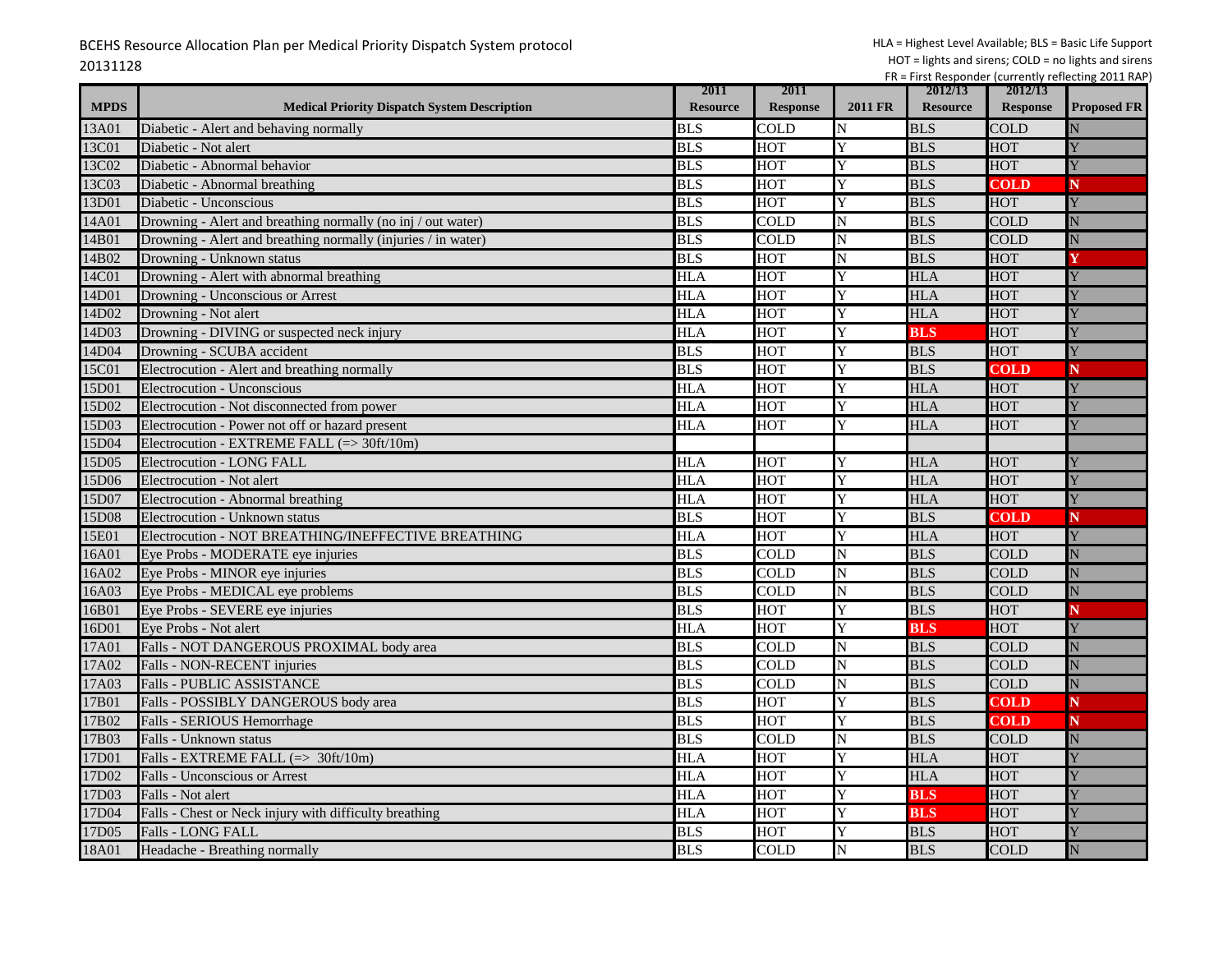|             |                                                                 | 2011             | 2011            |                | 2012/13         | 2012/13         |                    |
|-------------|-----------------------------------------------------------------|------------------|-----------------|----------------|-----------------|-----------------|--------------------|
| <b>MPDS</b> | <b>Medical Priority Dispatch System Description</b>             | <b>Resource</b>  | <b>Response</b> | <b>2011 FR</b> | <b>Resource</b> | <b>Response</b> | <b>Proposed FR</b> |
| 18B01       | Headache - Unknown status                                       | <b>BLS</b>       | COLD            | N              | <b>BLS</b>      | COLD            |                    |
| 18C01       | Headache - Not alert                                            | <b>HLA</b>       | <b>HOT</b>      | Y              | <b>BLS</b>      | <b>HOT</b>      |                    |
| 18C02       | Headache - Abnormal breathing                                   | <b>BLS</b>       | <b>HOT</b>      | Y              | <b>BLS</b>      | COLD            | N                  |
| 18C03       | Headache - Speech problems                                      | <b>BLS</b>       | <b>HOT</b>      | N              | <b>BLS</b>      | <b>HOT</b>      | N                  |
| 18C04       | Headache - Sudden onset of severe pain                          | <b>BLS</b>       | <b>HOT</b>      | N              | <b>BLS</b>      | HOT             | N                  |
| 18C05       | Headache - Numbness                                             | <b>BLS</b>       | <b>HOT</b>      | N              | <b>BLS</b>      | <b>HOT</b>      |                    |
| 18C06       | Headache - Paralysis                                            | <b>BLS</b>       | <b>HOT</b>      | N              | <b>BLS</b>      | HOT             | N                  |
| 18C07       | Headache - Change in behavior $\left(\leq 3$ hrs)               | <b>BLS</b>       | <b>HOT</b>      | N              | <b>BLS</b>      | HOT             | N                  |
| 19A01       | Heart Probs - Heart rate $\Rightarrow$ 50 bpm and $<$ 130 bpm   | <b>BLS</b>       | <b>COLD</b>     | N              | <b>BLS</b>      | <b>COLD</b>     | N                  |
| 19A02       | Heart Probs - Chest pain < 35 (no priority symptoms)            | <b>BLS</b>       | <b>COLD</b>     | N              | <b>BLS</b>      | <b>COLD</b>     | N                  |
| 19C01       | Heart Probs - Firing of A.I.C.D.                                | HLA              | HOT             | N              | <b>HLA</b>      | <b>HOT</b>      | N                  |
| 19C02       | <b>Heart Probs - Abnormal breathing</b>                         | HLA              | <b>HOT</b>      |                | <b>HLA</b>      | HOT             |                    |
| 19C03       | Heart Probs - Chest pain                                        | <b>HLA</b>       | <b>HOT</b>      | N              | <b>HLA</b>      | HOT             | N                  |
| 19C04       | Heart Probs - Cardiac history                                   | <b>HLA</b>       | <b>HOT</b>      | N              | <b>HLA</b>      | HOT             | N                  |
| 19C05       | <b>Heart Probs - Cocaine</b>                                    | <b>BLS</b>       | <b>HOT</b>      | N              | <b>BLS</b>      | HOT             |                    |
| 19C06       | Heart Probs - Heart rate $< 50$ bpm or $\Rightarrow$ 130 bpm    | <b>HLA</b>       | <b>HOT</b>      | N              | <b>HLA</b>      | <b>HOT</b>      |                    |
| 19C07       | Heart Probs - Unknown status                                    | <b>BLS</b>       | <b>HOT</b>      |                | <b>BLS</b>      | COLD            | N                  |
| 19D01       | Heart Probs - Not alert                                         | <b>HLA</b>       | HOT             |                | <b>HLA</b>      | <b>HOT</b>      | Y                  |
| 19D02       | Heart Probs - DIFFICULTY SPEAKING BETWEEN BREATHS               | <b>HLA</b>       | <b>HOT</b>      |                | <b>HLA</b>      | HOT             |                    |
| 19D03       | Heart Probs - CHANGING COLOR                                    | <b>HLA</b>       | HOT             | Y              | <b>HLA</b>      | <b>HOT</b>      |                    |
| 19D04       | <b>Heart Probs - Clammy</b>                                     | HLA              | <b>HOT</b>      |                | <b>HLA</b>      | HOT             |                    |
| 19D05       | Heart Probs - Just resuscitated and/or defibrillated (external) | HLA              | HOT             |                | <b>HLA</b>      | HOT             |                    |
| 20A01       | Heat / Cold - Alert                                             | <b>BLS</b>       | <b>COLD</b>     | N              | <b>BLS</b>      | <b>COLD</b>     | N                  |
| 20B01       | Heat / Cold - Change in skin color                              | <b>BLS</b>       | COLD            | N              | <b>BLS</b>      | <b>COLD</b>     | N                  |
| 20B02       | Heat / Cold - Unknown status                                    | <b>BLS</b>       | COLD            | N              | <b>BLS</b>      | <b>COLD</b>     | N                  |
| 20C01       | Heat / Cold - Heart attack or angina history                    | $\overline{BLS}$ | <b>HOT</b>      | Y              | <b>BLS</b>      | COLD            | N                  |
| 20D01       | Heat / Cold - Not alert                                         | <b>BLS</b>       | <b>HOT</b>      |                | <b>BLS</b>      | <b>HOT</b>      |                    |
| 20D02       | Heat / Cold - Multiple victims - priority symptoms              | <b>HLA</b>       | <b>HOT</b>      |                | <b>HLA</b>      | HOT             |                    |
| 21A01       | Hemorrhage - NOT DANGEROUS Hemorrhage                           | <b>BLS</b>       | COLD            | N              | <b>BLS</b>      | COLD            | N                  |
| 21A02       | Hemorrhage - Nosebleed (with SERIOUS Hemorrhage)                | <b>BLS</b>       | COLD            | N              | <b>BLS</b>      | <b>COLD</b>     | N                  |
| 21B01       | Hemorrhage - POSSIBLY DANGEROUS Hemorrhage                      | <b>BLS</b>       | <b>HOT</b>      | N              | <b>BLS</b>      | COLD            | N                  |
| 21B02       | Hemorrhage - SERIOUS hemorrhage                                 | <b>BLS</b>       | <b>HOT</b>      | N              | <b>BLS</b>      | <b>HOT</b>      | N                  |
| 21B03       | Hemorrhage - Bleeding disorder                                  | <b>BLS</b>       | <b>COLD</b>     | N              | <b>BLS</b>      | <b>COLD</b>     | N                  |
| 21B04       | Hemorrhage - Blood thinners                                     | <b>BLS</b>       | COLD            | N              | <b>BLS</b>      | <b>COLD</b>     | N                  |
| 21C01       | Hemorrhage - Hemorrhage through TUBES                           | <b>BLS</b>       | HOT             | N              | <b>BLS</b>      | COLD            | ${\bf N}$          |
| 21C02       | Hemorrhage - Hemorrhage of dialysis fistula                     | <b>BLS</b>       | <b>HOT</b>      | Y              | <b>BLS</b>      | COLD            | N                  |
| 21D01       | Hemorrhage - Unconscious or Arrest                              | <b>HLA</b>       | <b>HOT</b>      |                | <b>HLA</b>      | <b>HOT</b>      | Ÿ                  |
| 21D02       | Hemorrhage - Not alert                                          | <b>HLA</b>       | <b>HOT</b>      |                | <b>BLS</b>      | <b>HOT</b>      | N                  |
| 21D03       | Hemorrhage - DANGEROUS Hemorrhage                               | <b>BLS</b>       | <b>HOT</b>      |                | <b>BLS</b>      | <b>COLD</b>     | N                  |
| 21D04       | Hemorrhage - Abnormal breathing                                 | <b>HLA</b>       | <b>HOT</b>      | Y              | <b>BLS</b>      | <b>HOT</b>      | Y                  |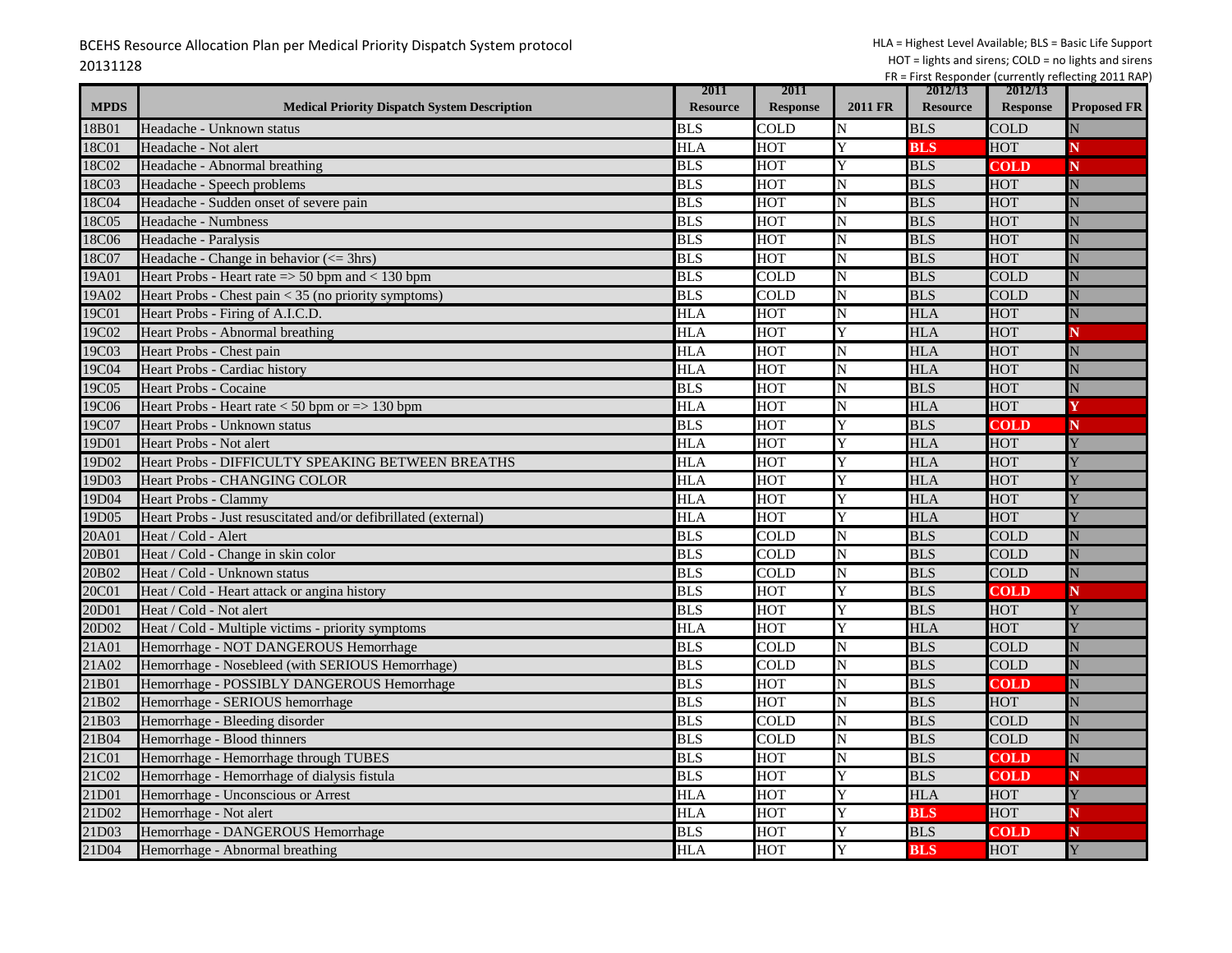|             |                                                           | 2011            | 2011            |         | 2012/13         | 2012/13         |                    |
|-------------|-----------------------------------------------------------|-----------------|-----------------|---------|-----------------|-----------------|--------------------|
| <b>MPDS</b> | <b>Medical Priority Dispatch System Description</b>       | <b>Resource</b> | <b>Response</b> | 2011 FR | <b>Resource</b> | <b>Response</b> | <b>Proposed FR</b> |
| 22A01       | Entrapment - No longer trapped (no injuries)              | <b>BLS</b>      | COLD            | N       | <b>BLS</b>      | COLD            |                    |
| 22B01       | Entrapment - No longer trapped (unknown injuries)         | <b>BLS</b>      | COLD            | N       | <b>BLS</b>      | <b>COLD</b>     |                    |
| 22B02       | Entrapment - PERIPHERAL ENTRAPMENT only                   | BLS             | COLD            | N       | <b>BLS</b>      | COLD            | N                  |
| 22B03       | Entrapment - Unknown status                               | <b>BLS</b>      | COL D           | N       | <b>BLS</b>      | <b>COLD</b>     |                    |
| 22D01       | Entrapment - Mechanical/Machinery ENTRAPMENT              | <b>HLA</b>      | HOT             | Y       | <b>HLA</b>      | <b>HOT</b>      |                    |
| 22D02       | Entrapment - Trench collapse                              | <b>HLA</b>      | HOT             | Y       | <b>HLA</b>      | HOT             |                    |
| 22D03       | Entrapment - Structure collapse                           | <b>HLA</b>      | <b>HOT</b>      | Y       | <b>HLA</b>      | <b>HOT</b>      |                    |
| 22D04       | Entrapment - Confined space ENTRAPMENT                    | <b>HLA</b>      | HOT             | Y       | <b>HLA</b>      | <b>HOT</b>      |                    |
| 22D05       | Entrapment - Inaccessible terrain situation               | <b>BLS</b>      | COLD            | N       | <b>BLS</b>      | <b>COLD</b>     |                    |
| 22D06       | Entrapment - Mudslide/Avalanche                           | <b>HLA</b>      | <b>HOT</b>      | Y       | <b>HLA</b>      | <b>HOT</b>      |                    |
| 23B01       | OD / Poison - OVERDOSE (no priority symptoms)             | <b>BLS</b>      | COLD            | N       | <b>BLS</b>      | <b>COLD</b>     |                    |
| $23C-V$     | OD / Poison - Violent                                     |                 |                 |         | <b>HLA</b>      | <b>HOT</b>      |                    |
| 23C01       | OD / Poison - Not alert                                   | <b>BLS</b>      | <b>HOT</b>      | Y       | <b>BLS</b>      | HOT             |                    |
| 23C02       | OD / Poison - Abnormal breathing                          | <b>BLS</b>      | <b>HOT</b>      | N       | <b>BLS</b>      | <b>HOT</b>      |                    |
| 23C03       | OD / Poison - Antidepressants (tricyclic)                 | <b>HLA</b>      | <b>HOT</b>      | Y       | <b>BLS</b>      | <b>HOT</b>      |                    |
| 23C04       | OD / Poison - Cocaine methamphetamine (or derivatives)    | <b>HLA</b>      | <b>HOT</b>      | Y       | <b>BLS</b>      | HOT             |                    |
| 23C05       | OD / Poison - Narcotics (heroin)                          | <b>BLS</b>      | HOT             | N       | <b>BLS</b>      | <b>HOT</b>      |                    |
| 23C06       | OD / Poison - Acid or alkali (lye)                        | <b>BLS</b>      | <b>HOT</b>      | N       | <b>BLS</b>      | <b>HOT</b>      | N                  |
| 23C07       | OD / Poison - Unknown status                              | <b>BLS</b>      | <b>HOT</b>      | N       | <b>BLS</b>      | HOT             |                    |
| 23C08       | OD / Poison - Poison Control request for response         | <b>BLS</b>      | COLD            | N       | <b>BLS</b>      | <b>COLD</b>     |                    |
| 23D01       | OD / Poison - Unconscious                                 | <b>HLA</b>      | HOT             | Y       | HLA             | <b>HOT</b>      |                    |
| 23D02       | <b>OD / Poison - CHANGING COLOR</b>                       | <b>HLA</b>      | <b>HOT</b>      | Y       | <b>HLA</b>      | <b>HOT</b>      |                    |
| 24A01       | Pregnancy - 1st TRIMESTER Hemorrhage or MISCARRIAGE       | <b>BLS</b>      | COLD            | N       | <b>BLS</b>      | <b>COLD</b>     |                    |
| 24B01       | Pregnancy - Labour delivery not imminent $(= > 20$ weeks) | <b>BLS</b>      | COLD            | N       | <b>BLS</b>      | <b>COLD</b>     | Ń                  |
| 24B02       | Pregnancy - Unknown status                                | <b>BLS</b>      | COLD            | N       | <b>BLS</b>      | <b>COLD</b>     |                    |
| 24C01       | Pregnancy - 2nd TRIMESTER hemorrhage or MISCARRIAGE       | <b>BLS</b>      | <b>HOT</b>      | N       | <b>BLS</b>      | <b>COLD</b>     | $\mathbf N$        |
| 24C02       | Pregnancy - 1st TRIMESTER SERIOUS hemorrhage              | <b>BLS</b>      | HOT             | N       | <b>BLS</b>      | <b>COLD</b>     | N                  |
| 24C03       | Pregnancy - Baby born (no complications)                  | <b>BLS</b>      | HOT             | N       | <b>BLS</b>      | <b>HOT</b>      |                    |
| 24D01       | Pregnancy - BREECH or CORD                                | <b>HLA</b>      | HOT             | Ÿ       | <b>HLA</b>      | <b>HOT</b>      |                    |
| 24D02       | Pregnancy - Head visible/out                              | HLA             | нот             | Y       | HLA             | <b>HOT</b>      |                    |
| 24D03       | Pregnancy - IMMINENT delivery (=> 20 weeks)               | <b>HLA</b>      | <b>HOT</b>      | Y       | <b>HLA</b>      | HOT             |                    |
| 24D04       | Pregnancy - 3rd TRIMESTER hemorrhage                      | <b>HLA</b>      | <b>HOT</b>      | Y       | <b>HLA</b>      | HOT             |                    |
| 24D05       | Pregnancy - HIGH RISK complications                       | <b>HLA</b>      | <b>HOT</b>      | Y       | <b>HLA</b>      | <b>HOT</b>      |                    |
| 24D06       | Pregnancy - Baby born (complications with baby)           | <b>HLA</b>      | <b>HOT</b>      | Y       | <b>HLA</b>      | <b>HOT</b>      |                    |
| 24D07       | Pregnancy - Baby born (complications with mother)         | <b>HLA</b>      | <b>HOT</b>      | Y       | <b>HLA</b>      | <b>HOT</b>      |                    |
| 25A01       | Psychiatric - Non-suicidal (alert and awake)              | <b>BLS</b>      | COLD            | N       | <b>BLS</b>      | <b>COLD</b>     | N                  |
| 25A02       | Psychiatric - Suicidal (not threatening)                  | <b>BLS</b>      | COLD            | N       | <b>BLS</b>      | <b>COLD</b>     |                    |
| 25B01       | Psychiatric - SERIOUS hemorrhage                          | <b>BLS</b>      | <b>HOT</b>      | Y       | <b>BLS</b>      | <b>HOT</b>      |                    |
| 25B02       | Psychiatric - Non-SERIOUS or MINOR Hemorrhage             | <b>BLS</b>      | COLD            | N       | <b>BLS</b>      | <b>COLD</b>     |                    |
| 25B03       | Psychiatric - THREATENING SUICIDE                         | <b>BLS</b>      | <b>COLD</b>     | N       | <b>BLS</b>      | <b>COLD</b>     | N                  |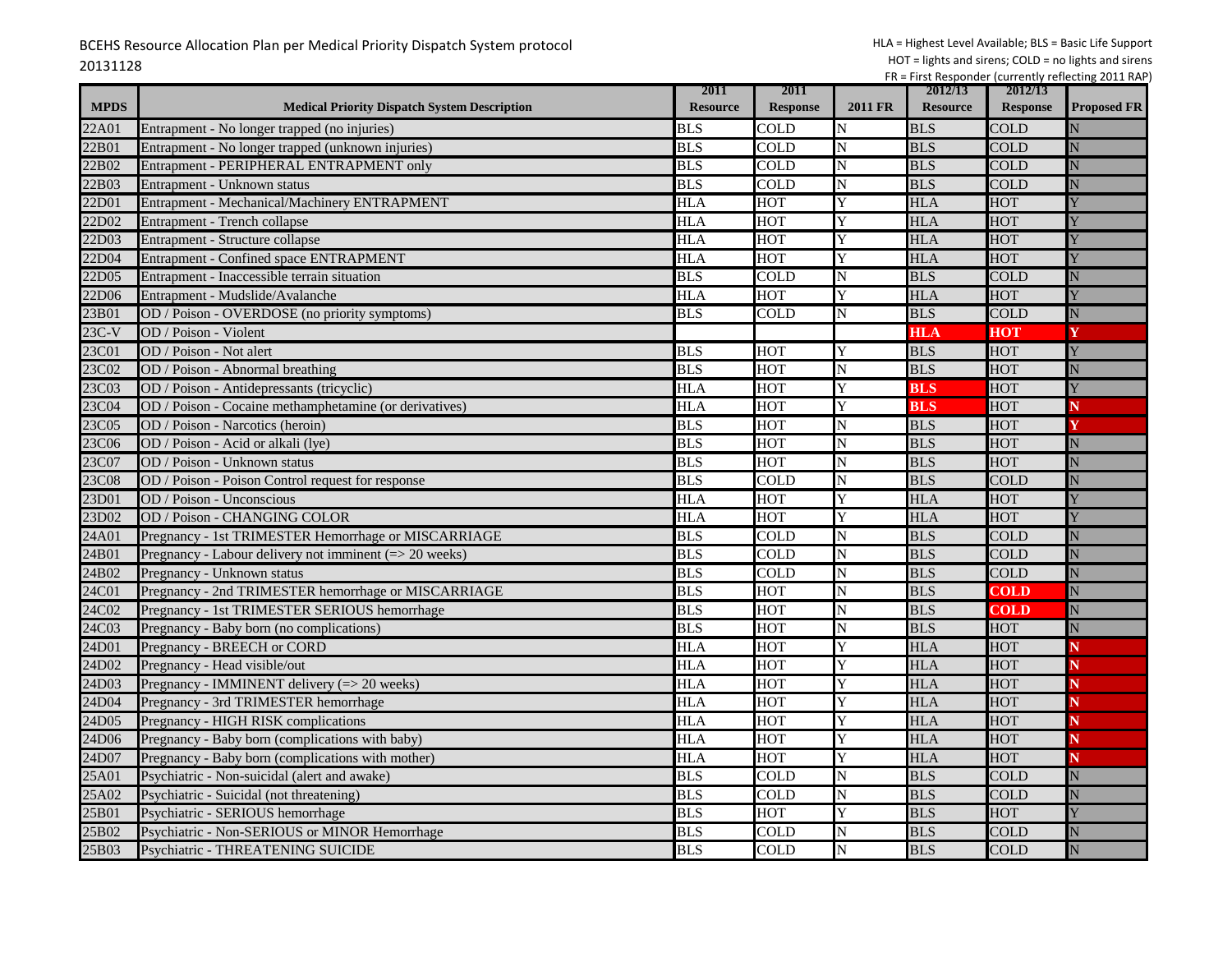|             |                                                                 | 2011            | 2011                      |                    | 2012/13         | 2012/13         |                    |
|-------------|-----------------------------------------------------------------|-----------------|---------------------------|--------------------|-----------------|-----------------|--------------------|
| <b>MPDS</b> | <b>Medical Priority Dispatch System Description</b>             | <b>Resource</b> | <b>Response</b>           | <b>2011 FR</b>     | <b>Resource</b> | <b>Response</b> | <b>Proposed FR</b> |
| 25B04       | Psychiatric - Jumper (threatening)                              | <b>BLS</b>      | COLD                      | N                  | <b>BLS</b>      | COLD            |                    |
| 25B05       | Psychiatric - Near hanging strangulation or suffocation (alert) | <b>BLS</b>      | COLD                      | N                  | <b>HLA</b>      | HOT             |                    |
| 25B06       | Psychiatric - Unknown status                                    | <b>BLS</b>      | COLD                      | N                  | <b>BLS</b>      | COLD            | N                  |
| 25D01       | Psychiatric - Not alert                                         | HLA             | <b>HOT</b>                | Y                  | <b>BLS</b>      | HOT             |                    |
| 25D02       | Psychiatric - DANGEROUS hemorrhage                              | <b>HLA</b>      | <b>HOT</b>                | Y                  | <b>HLA</b>      | <b>HOT</b>      |                    |
| 26A01       | Sick Person - No priority symptoms                              | <b>BLS</b>      | <b>COLD</b>               | N                  | <b>BLS</b>      | <b>COLD</b>     |                    |
| 26A02       | Sick Person - Blood pressure abnormality (asymptomatic)         | <b>BLS</b>      | COLD                      | N                  | <b>BLS</b>      | <b>COLD</b>     | N                  |
| 26A03       | Sick Person - Dizziness/vertigo                                 | <b>BLS</b>      | <b>COLD</b>               | N                  | <b>BLS</b>      | <b>COLD</b>     |                    |
| 26A04       | Sick Person - Fever/chills                                      | <b>BLS</b>      | <b>COLD</b>               | N                  | <b>BLS</b>      | <b>COLD</b>     | Ń                  |
| 26A05       | Sick Person - General weakness                                  | <b>BLS</b>      | <b>COLD</b>               | N                  | <b>BLS</b>      | <b>COLD</b>     | Ń                  |
| 26A06       | Sick Person - Nausea                                            | <b>BLS</b>      | <b>COLD</b>               | N                  | <b>BLS</b>      | <b>COLD</b>     | Ń                  |
| 26A07       | Sick Person - New onset of immobility                           | <b>BLS</b>      | <b>COLD</b>               | N                  | <b>BLS</b>      | <b>COLD</b>     | Ñ                  |
| 26A08       | Sick Person - Other pain                                        | <b>BLS</b>      | COLD                      | N                  | <b>BLS</b>      | COLD            |                    |
| 26A09       | Sick Person - Transportation only                               | <b>BLS</b>      | <b>COLD</b>               | N                  | <b>BLS</b>      | <b>COLD</b>     | N                  |
| 26A10       | Sick Person - Unwell/ill                                        |                 |                           |                    | <b>BLS</b>      | <b>COLD</b>     | N                  |
| 26A11       | <b>Sick Person - Vomiting</b>                                   | <b>BLS</b>      | <b>COLD</b>               | N                  | <b>BLS</b>      | <b>COLD</b>     | N                  |
| 26B01       | Sick Person - Unknown status                                    | <b>BLS</b>      | <b>COLD</b>               | N                  | <b>BLS</b>      | <b>COLD</b>     | Ñ                  |
| 26C01       | Sick Person - ALTERED LEVEL OF CONSCIOUSNESS                    | <b>BLS</b>      | <b>HOT</b>                | Y                  | <b>BLS</b>      | <b>HOT</b>      |                    |
| 26C02       | Sick Person - Abnormal breathing                                | <b>BLS</b>      | <b>HOT</b>                | Y                  | <b>BLS</b>      | <b>COLD</b>     | N                  |
| 26C03       | Sick Person - Sickle cell crisis/Thalassemia                    | <b>BLS</b>      | <b>HOT</b>                | Y                  | <b>BLS</b>      | <b>HOT</b>      |                    |
| 26D01       | Sick Person - Not alert                                         | <b>BLS</b>      | <b>HOT</b>                | Y                  | <b>BLS</b>      | <b>HOT</b>      |                    |
| 27A01       | Stab / GSW - NON-RECENT (= 6hrs) PERIPHERAL wounds              | <b>BLS</b>      | <b>COLD</b>               | N                  | <b>BLS</b>      | COLD            |                    |
| 27B01       | Stab / GSW - NON-RECENT (=> 6 hrs) single CENTRAL wound         | <b>BLS</b>      | COLD                      | N                  | <b>BLS</b>      | <b>COLD</b>     |                    |
| 27B02       | Stab / GSW - Known single PERIPHERAL wound                      | <b>BLS</b>      | $\overline{\mathrm{COL}}$ | N                  | <b>BLS</b>      | <b>COLD</b>     | Ń                  |
| 27B03       | Stab / GSW - SERIOUS hemorrhage                                 | <b>BLS</b>      | <b>HOT</b>                | Y                  | <b>BLS</b>      | <b>HOT</b>      |                    |
| 27B04       | Stab / GSW - Unknown status                                     | <b>BLS</b>      | COLD                      | $\overline{\rm N}$ | <b>HLA</b>      | HOT             | N                  |
| 27B05       | Stab / GSW - OBVIOUS DEATH                                      | <b>BLS</b>      | COLD                      | N                  | <b>BLS</b>      | <b>COLD</b>     |                    |
| 27D01       | Stab / GSW - Unconscious or Arrest                              | <b>HLA</b>      | <b>HOT</b>                | Ÿ                  | <b>HLA</b>      | <b>HOT</b>      |                    |
| 27D02       | Stab / GSW - Not alert                                          | <b>HLA</b>      | <b>HOT</b>                | Y                  | <b>HLA</b>      | <b>HOT</b>      |                    |
| 27D03       | Stab / GSW - CENTRAL wounds                                     | HLA             | <b>HOT</b>                | Y                  | <b>HLA</b>      | <b>HOT</b>      |                    |
| 27D04       | Stab / GSW - Multiple wounds                                    | <b>HLA</b>      | <b>HOT</b>                | Y                  | <b>HLA</b>      | HOT             |                    |
| 27D05       | Stab / GSW - Multiple victims                                   | <b>HLA</b>      | HOT                       | Y                  | <b>HLA</b>      | <b>HOT</b>      |                    |
| 28A01       | Stroke - Breathing normally $\leq$ 35 - Partial Evidence        | <b>BLS</b>      | <b>HOT</b>                | N                  | <b>BLS</b>      | <b>HOT</b>      | N                  |
| 28B01       | Wrong coding                                                    |                 |                           |                    |                 |                 |                    |
| 28C01       | Stroke - Not alert - Partial Evidence                           | <b>BLS</b>      | <b>HOT</b>                | Y                  | <b>BLS</b>      | <b>HOT</b>      |                    |
| 28C02       | Stroke - Abnormal breathing - Partial Evidence                  | <b>BLS</b>      | <b>HOT</b>                | Y                  | <b>BLS</b>      | <b>HOT</b>      |                    |
| 28C03       | Stroke - Sudden speech problems - Partial Evidence              | <b>BLS</b>      | <b>HOT</b>                | N                  | <b>BLS</b>      | <b>HOT</b>      | Ń                  |
| 28C04       | Stroke - Sudden weakness or numbness - Partial Evidence         | <b>BLS</b>      | <b>HOT</b>                | N                  | <b>BLS</b>      | <b>HOT</b>      |                    |
| 28C05       | Stroke - Sudden paralysis or facial droop - Partial Evidence    | <b>BLS</b>      | <b>HOT</b>                | N                  | <b>BLS</b>      | HOT             |                    |
| 28C06       | Stroke - Sudden loss of balance or coord - Partial Evidence     | <b>BLS</b>      | <b>HOT</b>                | N                  | <b>BLS</b>      | <b>HOT</b>      | N                  |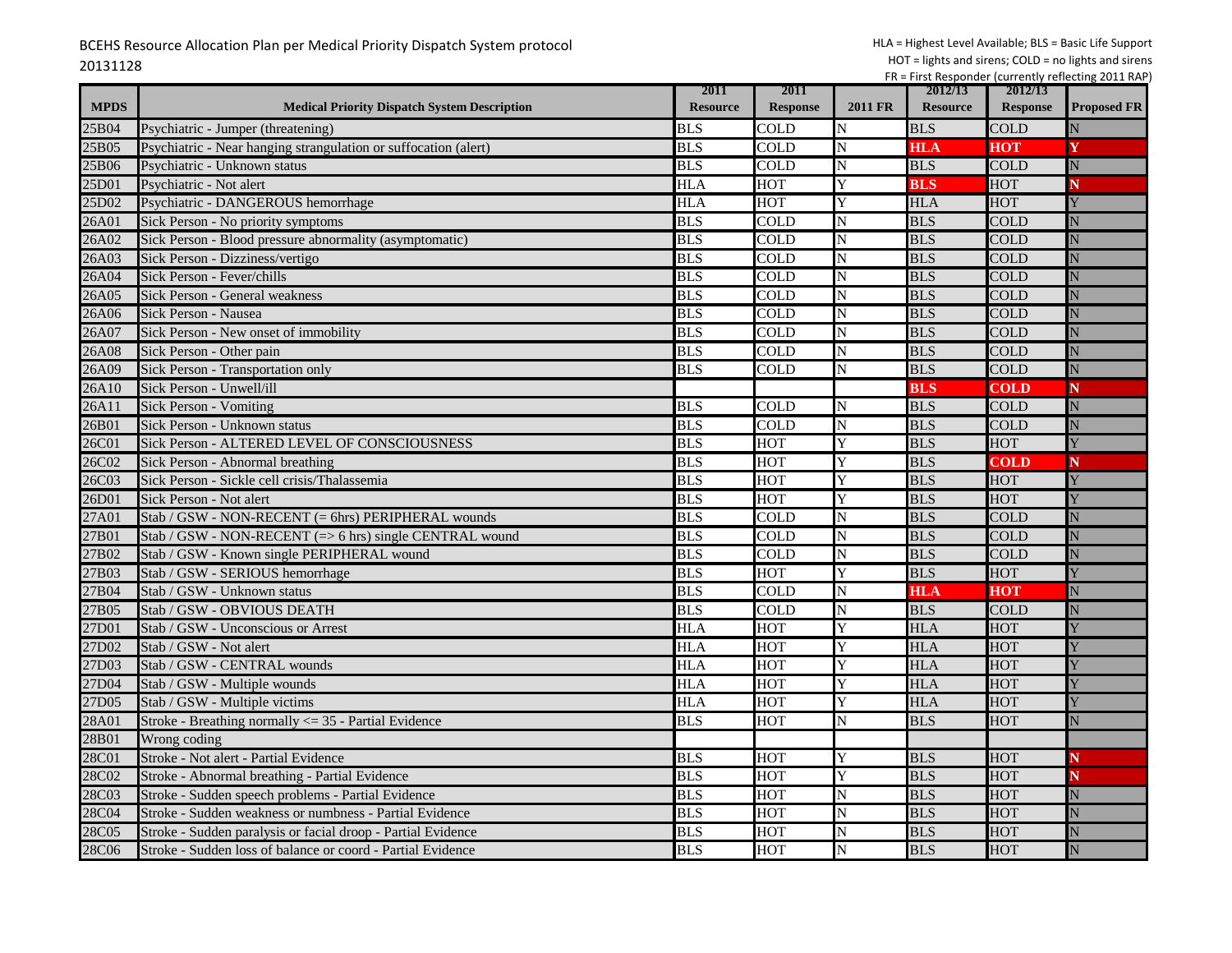| <b>MPDS</b> | <b>Medical Priority Dispatch System Description</b>             | 2011<br><b>Resource</b> | 2011<br><b>Response</b>  | <b>2011 FR</b> | 2012/13<br><b>Resource</b> | 2012/13<br><b>Response</b> | <b>Proposed FR</b> |
|-------------|-----------------------------------------------------------------|-------------------------|--------------------------|----------------|----------------------------|----------------------------|--------------------|
| 28C07       | Stroke - Sudden vision problems - Partial Evidence              | <b>BLS</b>              | HOT                      | N              | <b>BLS</b>                 | HOT                        |                    |
| 28C08       | Stroke - Sudden or severe headache - Partial Evidence           | <b>BLS</b>              | HOT                      | N              | <b>BLS</b>                 | HOT                        |                    |
| 28C09       | Stroke - STROKE history - Partial Evidence                      | <b>BLS</b>              | HOT                      | N              | <b>BLS</b>                 | <b>HOT</b>                 | N                  |
| 28C10       | TIA (mini-stroke) history                                       |                         |                          |                | <b>BLS</b>                 | нот                        | N                  |
| 28C11       | Stroke - Breathing normally >= 35 - Partial Evidence            | <b>BLS</b>              | <b>HOT</b>               | N              | <b>BLS</b>                 | <b>HOT</b>                 | N                  |
| 28C12       | Stroke - Unknown status/codes not applicable - Partial Evidence |                         |                          |                | <b>BLS</b>                 | <b>HOT</b>                 | Y                  |
| 29A01       | MVA - Injury to NOT DANGEROUS PROXIMAL area                     | <b>BLS</b>              | COLD                     | N              | <b>BLS</b>                 | <b>COLD</b>                | N                  |
| 29B01       | MVA - Injuries                                                  | <b>BLS</b>              | HOT                      | ${\bf N}$      | <b>BLS</b>                 | <b>COLD</b>                | $\overline{\rm N}$ |
| 29B02       | MVA - SERIOUS hemorrhage                                        | <b>BLS</b>              | <b>HOT</b>               | Y              | <b>BLS</b>                 | <b>COLD</b>                | N                  |
| 29B03       | MVA - Other hazards                                             | <b>BLS</b>              | <b>HOT</b>               | N              | <b>BLS</b>                 | <b>COLD</b>                |                    |
| 29B04       |                                                                 | <b>BLS</b>              | <b>HOT</b>               | N              | <b>BLS</b>                 |                            | N                  |
|             | MVA - Unknown status                                            |                         |                          |                |                            | <b>COLD</b>                | N                  |
| 29D01       | MVA - MULTIPLE RESPONSE INCIDENT                                | <b>HLA</b>              | <b>HOT</b>               | Y<br>Y         | <b>HLA</b>                 | HOT                        |                    |
| 29D02       | MVA - HIGH MECHANISM                                            | <b>HLA</b>              | HOT                      |                | <b>BLS</b>                 | HOT                        |                    |
| 29D03       | <b>MVA - HAZMAT</b>                                             | HLA                     | <b>HOT</b>               | Y              | <b>BLS</b>                 | <b>HOT</b>                 |                    |
| 29D04       | MVA - Trapped victim                                            | HLA                     | HOT                      | Ý              | <b>HLA</b>                 | <b>HOT</b>                 |                    |
| 29D05       | MVA - Not alert                                                 | HLA                     | HOT                      | Y              | <b>HLA</b>                 | <b>HOT</b>                 |                    |
| 30A01       | Trauma Injury - NOT DANGEROUS PROXIMAL body area                | <b>BLS</b>              | COLD                     | N              | <b>BLS</b>                 | <b>COLD</b>                | N                  |
| 30A02       | Trauma Injury - NON-RECENT (=> 6hrs) injuries                   | <b>BLS</b>              | <b>COLD</b>              | N              | <b>BLS</b>                 | <b>COLD</b>                | N                  |
| 30B01       | Trauma Injury - POSSIBLY DANGEROUS body area                    | <b>BLS</b>              | <b>HOT</b>               | Y              | <b>BLS</b>                 | <b>COLD</b>                | N                  |
| 30B02       | Trauma Injury - SERIOUS hemorrhage                              | <b>BLS</b>              | <b>HOT</b>               | Y              | <b>BLS</b>                 | <b>COLD</b>                | N                  |
| 30D01       | Trauma Injury - Unconscious or Arrest                           | HLA                     | HOT                      | Y              | <b>HLA</b>                 | HOT                        | Y                  |
| 30D02       | Trauma Injury - Not alert                                       | <b>HLA</b>              | <b>HOT</b>               | Y              | <b>BLS</b>                 | <b>HOT</b>                 |                    |
| 30D03       | Trauma Injury - Chest or Neck injury Difficulty breathing       | HLA                     | <b>HOT</b>               | Y              | <b>BLS</b>                 | HOT                        |                    |
| 31A01       | UC / Fainting - Fainting episode(s) and alert                   | <b>BLS</b>              | $\overline{\text{COLD}}$ | N              | <b>BLS</b>                 | <b>COLD</b>                | N                  |
| 31A02       | UC / Fainting - Fainting episode(s) and alert - Cardiac history | <b>BLS</b>              | HOT                      | Y              | <b>BLS</b>                 | <b>COLD</b>                | N                  |
| 31A03       | UC / Fainting - Fainting episode(s) and alert                   | <b>BLS</b>              | COLD                     | $\mathbf N$    | <b>BLS</b>                 | <b>COLD</b>                | $\mathbf N$        |
| 31C01       | UC / Fainting - Alert with abnormal breathing                   | <b>BLS</b>              | HOT                      | ${\bf N}$      | <b>BLS</b>                 | <b>COLD</b>                | $\overline{\rm N}$ |
| 31C02       | UC / Fainting - Fainting episode(s) and alert - Cardiac history | <b>HLA</b>              | <b>HOT</b>               | Y              | <b>BLS</b>                 | <b>COLD</b>                | N                  |
| 31C03       | UC / Fainting - Female with abdominal pain                      | <b>BLS</b>              | <b>HOT</b>               | N              | <b>BLS</b>                 | <b>COLD</b>                | N                  |
| 31D01       | UC / Fainting - Unconscious - AGONAL/INEFFECTIVE BREATHING      | HLA                     | <b>HOT</b>               | Y              | <b>HLA</b>                 | <b>HOT</b>                 |                    |
| 31D02       | UC / Fainting - Unconscious - Effective breathing               | <b>HLA</b>              | <b>HOT</b>               | Y              | <b>HLA</b>                 | HOT                        |                    |
| 31D03       | UC / Fainting - Not alert                                       | <b>HLA</b>              | <b>HOT</b>               | Y              | <b>HLA</b>                 | HOT                        |                    |
| 31D04       | UC / Fainting - CHANGING COLOR                                  | <b>HLA</b>              | <b>HOT</b>               | Y              | <b>BLS</b>                 | <b>HOT</b>                 |                    |
| 31E01       | UC / Fainting - INEFFECTIVE BREATHING                           | <b>HLA</b>              | <b>HOT</b>               | Y              | <b>HLA</b>                 | <b>HOT</b>                 |                    |
| 32B01       | Unknown - Standing, sitting, moving, or talking                 | <b>BLS</b>              | COLD                     | N              | <b>BLS</b>                 | <b>COLD</b>                | N                  |
| 32B02       | Unknown - Community Alarm notification                          | <b>BLS</b>              | COLD                     | N              | <b>BLS</b>                 | <b>COLD</b>                |                    |
| 32B03       | Unknown - Unknown status                                        | <b>BLS</b>              | COLD                     | N              | <b>BLS</b>                 | HOT                        | N                  |
| 32B04       | Unknown - Callers language not understood                       | <b>BLS</b>              | <b>COLD</b>              | N              | <b>BLS</b>                 | HOT                        |                    |
| 32D01       | Unknown - LIFE STATUS QUESTIONABLE                              | <b>BLS</b>              | <b>HOT</b>               | Y              | <b>BLS</b>                 | HOT                        |                    |
| 33A01       | Transfer - ACUITY I (no priority symptoms)                      | <b>BLS</b>              | <b>COLD</b>              | N              | <b>BLS</b>                 | <b>COLD</b>                | N                  |